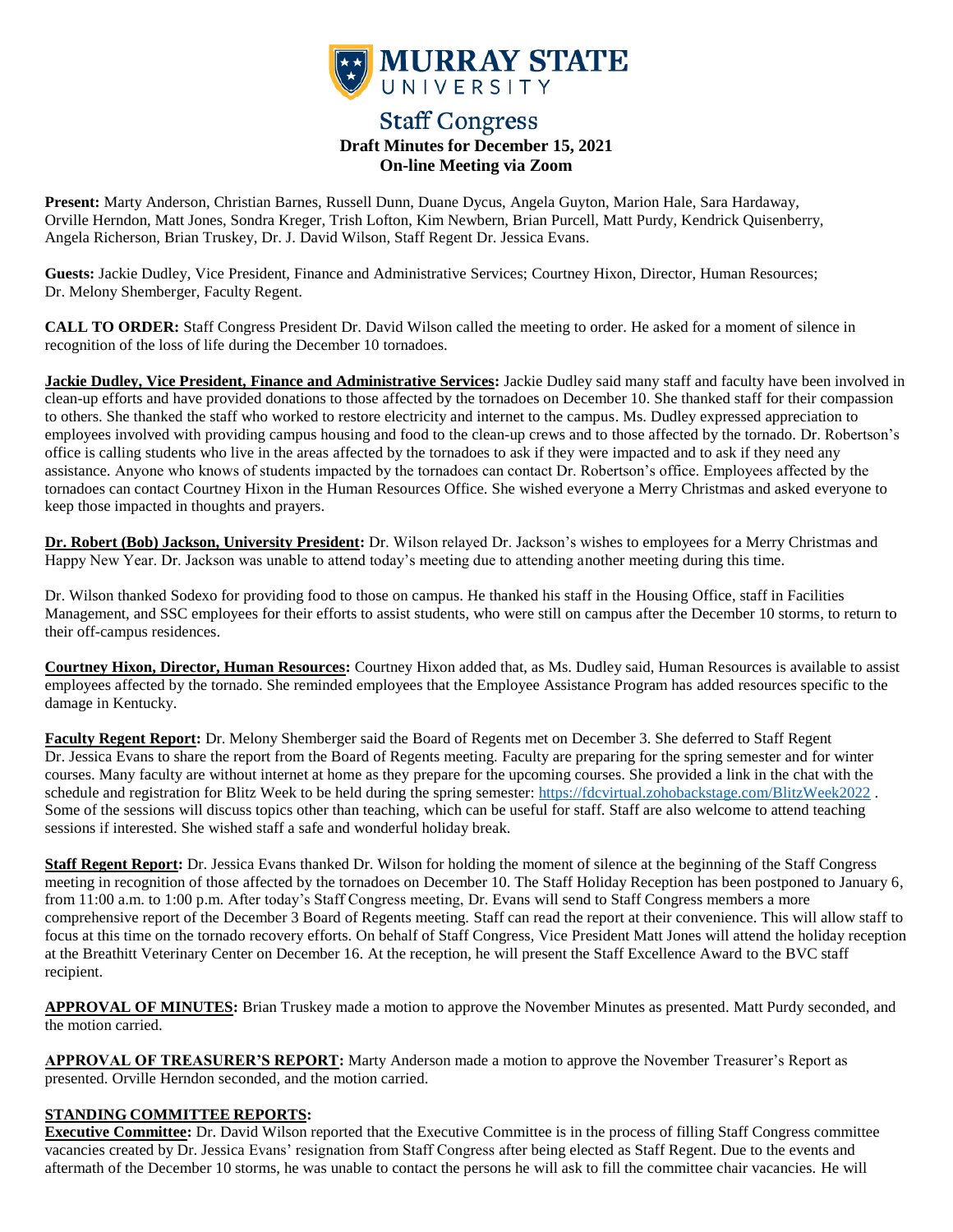## Staff Congress Draft Minutes for December 15, 2021 Page 2 of 3

contact the individuals to discuss their interest in the positions before nominating them to those positions during a future Staff Congress meeting. The Executive Committee discussed meeting attendance according to Staff Congress Bylaws, and has agreed to include an "Absent" section in the meeting minutes in addition to the "Present" section of the minutes. The Executive Committee will contact members who miss numerous meetings, as per the Bylaws, to inquire if the members wish to continue as members of Staff Congress. More discussion on attendance and missed meetings will follow in the next semester. He asked Congress members to participate in Staff Congress committees and to let him know if they want to change committees.

**Credentials and Elections Committee:** Orville Herndon said that, according to the Staff Congress Bylaws (Article 1, Section 5. Item B), members who miss three consecutive Staff Congress meetings may be contacted by the Executive officers. The Credentials and Elections Committee plans to present a staff member at the January 2022 Staff Congress meeting to fill the vacancy in the At Large category on Staff Congress created by Dr. Jessica Evans' election as Staff Regent. At the January meeting, the committee plans to present the election calendar for the April 2022 Staff Congress Election.

### **Staff Recognition Committee:** No report.

**Staff Special Events Committee:** Trish Lofton reported on the Children's Christmas Party. Parents and children made positive comments about the party. She complimented the Residential College Association, which co-hosted the event with Staff Congress, for the group's work at the event. She provided a summary of the activities the RCA provided at the party. Ms. Lofton sent a thank you note to Casey Rowe and the Residential College Association. She thanked Orville Herndon and Angela Richerson for hosting the photo booth at the party. Dr. Jessica Evans forwarded to Ms. Lofton a thank you note she received from a family that attended the event. She reminded staff that, as Dr. Evans said, the Staff Holiday Reception has been rescheduled for January 6. The Curris Center and Mayfield YMCA have partnered to organize Project Save Christmas to collect Christmas presents for families affected by the December 10 tornado.

**Communications Committee:** Christian Barnes said he will email Communications Committee members after campus opens in January to arrange a meeting to discuss how to better communicate with staff.

**Working Conditions Committee:** Brian Truskey said that at its meeting on December 6, the committee discussed items from the Staff Survey. The committee plans to meet in January to continue the discussion and to develop some recommendations to forward to Human Resources.

**Staff Survey Committee:** Dr. Wilson said he will appoint a chair for the committee. Dr. Jessica Evans served as the committee chair until she was elected as Staff Regent. Dr. Evans said she looks forward to working with the new committee chair.

**Staff Congress Foundation Textbook Scholarship Committee:** Committee Chair Kala Allen-Dunn was unable to attend today's Staff Congress meeting. Christian Barnes said the committee is working with the Office of Development to discuss fundraising for the scholarship.

**Personnel Polices and Benefits Committee:** Dr. Wilson said he will appoint a chair for the committee. Orville Herndon added that the committee is discussing items from the Staff Survey.

#### **UNIVERSITY-WIDE COMMITTEES:**

**Faculty and Staff Insurance and Benefits Committee:** Orville Herndon reported that the committee's next meeting is scheduled for January 24, 2022. Dr. Wilson said the Staff Congress Executive Committee will nominate a Staff Congress member to fill the vacancy on the Faculty and Staff Insurance and Benefits Committee created by Dr. Evans' election as Staff Regent. Faculty Senate has requested that an additional faculty position be added to the committee. If the request is approved, an additional staff position will also be added to the committee due to the requirement that the committee be comprised of an equal number of staff and faculty. Orville Herndon added that if the request is approved, the new staff and faculty committee positions might be added in the next academic year rather than in January 2022.

**Naming Campus Facilities Committee:** No report.

**Intercollegiate Athletic Council:** No report.

**Judicial Board:** Matt Jones reported that the Judicial Board will hear a case in January 2022.

**Budget Advisory Committee:** No report. Dr. Wilson said he will nominate a Staff Congress member to fill the committee vacancy created by Dr. Evans' election to Staff Regent.

**Parking Advisory Committee:** No report.